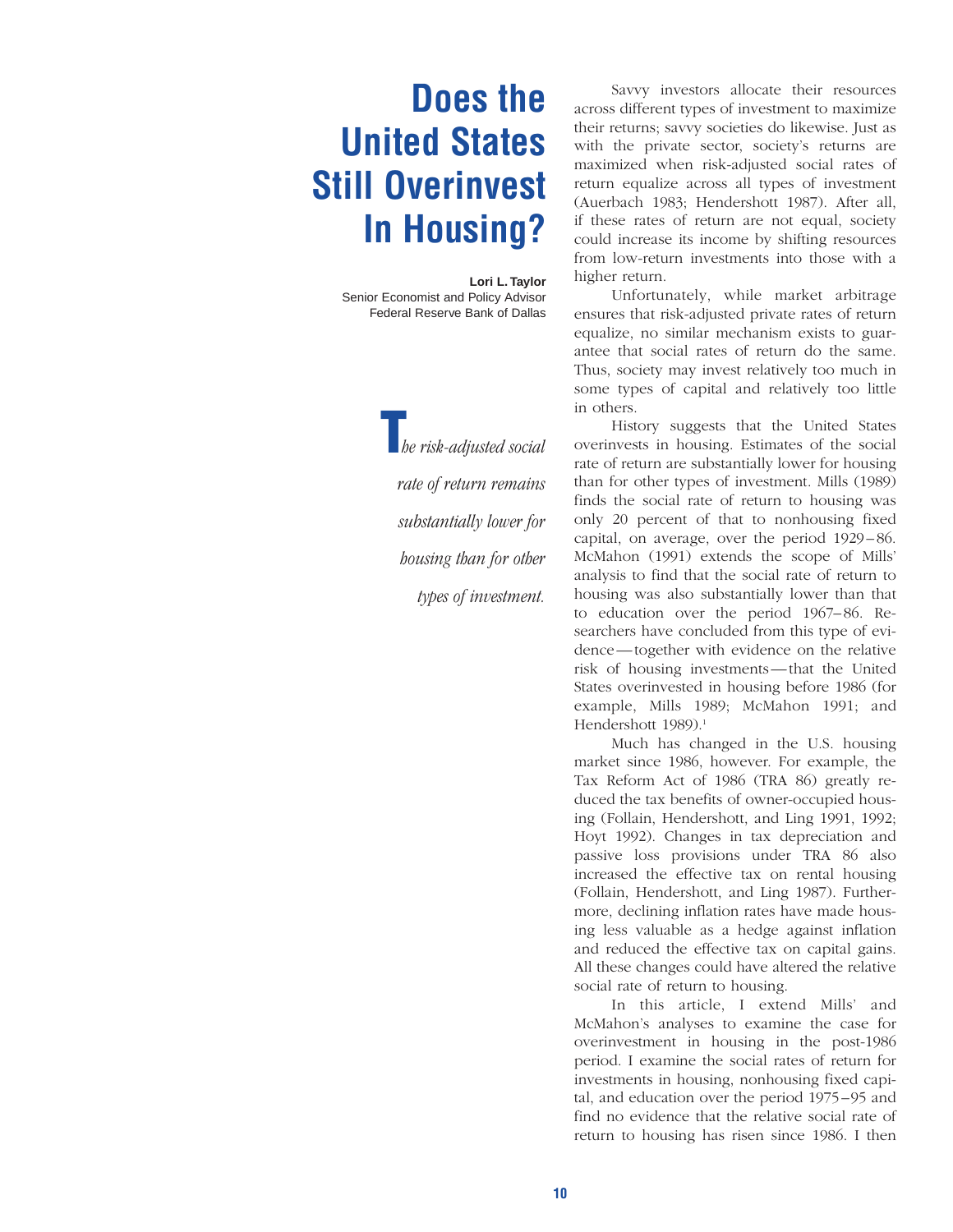examine the appropriate risk adjustment for each type of investment and derive risk-adjusted social rates of return. While the evidence suggests that previous analyses may have overstated the relative riskiness of investment in housing, I cannot reject the hypothesis that the risk-adjusted social rate of return remains substantially lower for housing than for other types of investment. Therefore, the evidence suggests that despite substantial reform, the United States continues to overinvest in housing.

### SOCIAL RATES OF RETURN

The social rate of return to any investment is the interest rate at which the present value of social benefits from an investment exactly equals the present value of its social costs. The social benefits and costs equal the private benefits and costs plus any benefits or costs to society in general. For example, public high school students do not pay tuition or for books, so their private cost of education is essentially the opportunity cost of their time. However, the government does pay the teachers and buy the books, so the social cost of an investment in high school education equals the private cost of the students' time plus the government's expenditures. Similarly, while students might count their after-tax income gains as the only benefit of additional schooling, the social benefits include any gains in tax revenue.

#### Social Rate of Return to Housing

The social return to housing describes the total benefits to society from an investment in housing capital. Mills (1989) estimates the social rate of return to housing in the United States  $(R_h)$  using data on aggregate rents and capital gains as his measures of benefits and data on the housing stock as his measure of housing capital. Formally,

(1) 
$$
R_b = \frac{H}{K_b \bar{p}} + p_{b,t+1} - p_{b,t},
$$

where *H* is net housing product (total payments to housing net of depreciation but gross of taxes) in period  $t$ ,  $K_h$  is the real housing stock in period *t* (net of depreciation),  $\overline{p}$  is the net national product deflator, and  $p_{h,t}$  is the housing stock's constant-dollar price per unit in period *t*. 2

If aggregate rents and capital gains reflect *all* the social benefits to investment in housing capital, and *only* those benefits, Mills' strategy generates good estimates of the social rate of return to housing. However, if rents and capital

gains do not capture all the benefits to housing investment, his approach underestimates the social rate of return to housing. Similarly, if rents reflect more than the returns to housing capital, his approach overestimates the social rate of return to housing. Mills' estimation strategy is undoubtedly vulnerable to both types of measurement error.

Consider first the possibility that aggregate rents and capital gains fail to capture all the benefits to housing investment. While all the private benefits to housing investment should be reflected in rents and capital gains, many have argued that one type of housing investment—home ownership—generates positive externalities (see the discussions in Rosen 1985 and Green and White 1997).<sup>3</sup> Homeowners clearly have more incentive than renters to keep their property from becoming an eyesore and to resolve neighborhood problems. In addition, Green and White (1997) find that, compared with the children of renters, the children of homeowners are less likely to drop out of school or become teenage mothers.<sup>4</sup> However, because the lion's share of the benefits to continuation in school accrue to the person receiving the education, only a fraction of the benefits Green and White identify can be considered *externality* benefits to home ownership.<sup>5</sup> More important, any externalities to home ownership that enhance neighborhood conditions are likely to be capitalized into neighborhood property values. To the extent that the externality benefits of home ownership are capitalized into residential property values, they will be reflected in aggregate measures of residential rents and capital gains. Therefore, it is unlikely there are substantial unmeasured benefits from investment in housing.

The case is much stronger for the proposition that rents reflect more than the returns to housing capital. Economists have long recognized that locational characteristics—like air quality or the proximity to a central business district—can be capitalized into the prices people pay for housing. Thus, the rent a person pays for housing equals the sum of the rent paid for the characteristics of the structure (for example, the square footage or the number of bathrooms), plus the rent paid for the characteristics of the location (for example, the distance to downtown or the beach). Payments for structural characteristics are returns to housing capital; payments for locational characteristics (other than housing externalities) are not. To the extent that residential rents include payments for locational characteristics, they overstate the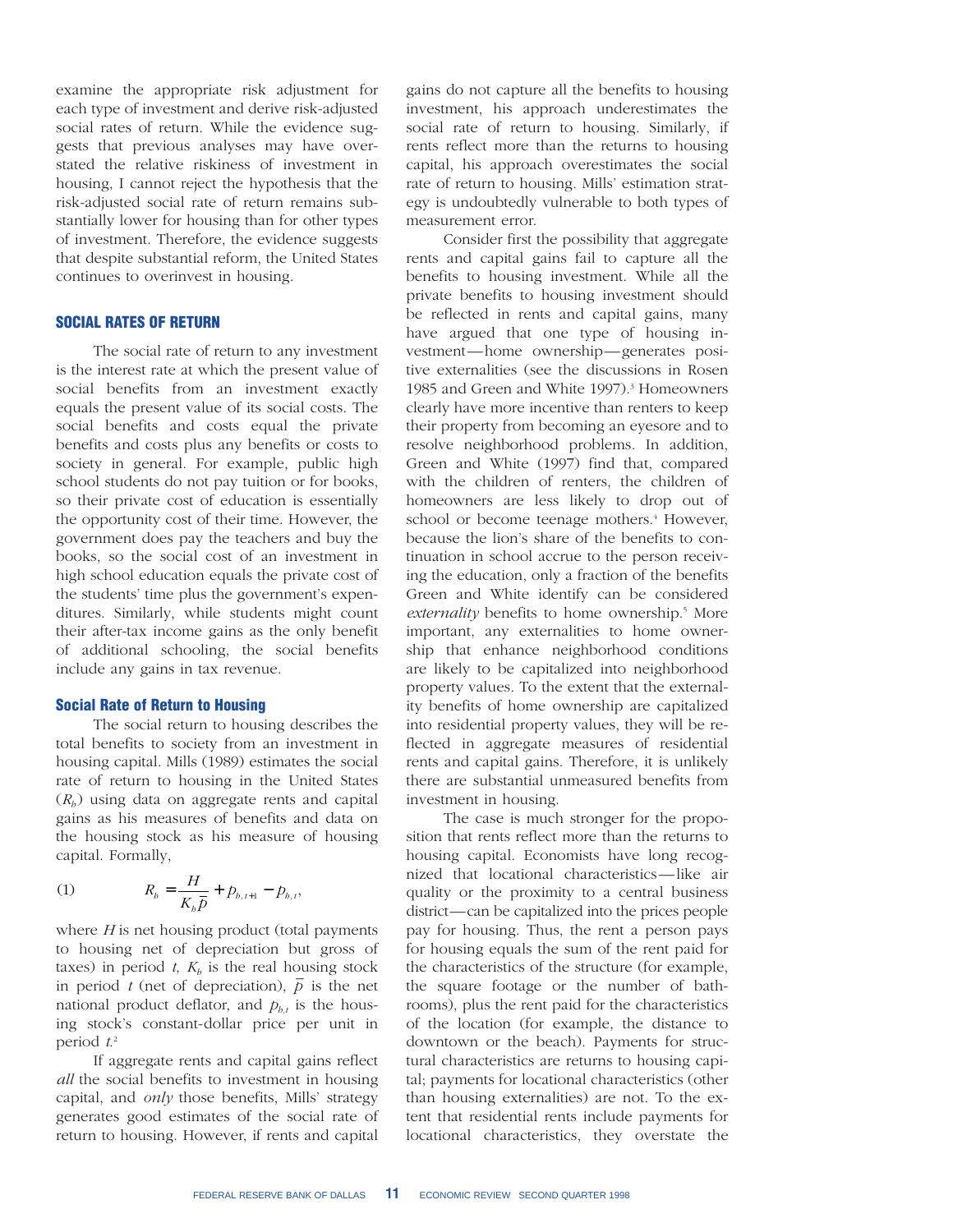returns to housing capital (structures). Conventional wisdom suggests that payments for locational characteristics are a significant part of residential rents.

In sum, there is only weak evidence that positive externalities cause market rents to significantly underestimate the social returns to housing capital. There is relatively strong evidence that locational rents cause market rents to significantly overestimate the social returns to housing capital. Therefore, it is highly likely that Mills' estimation strategy overestimates the social rate of return to housing capital.

Fortunately, a simple modification to Mills' strategy can correct for the overestimation. Recognizing that net housing product includes payments to land as well as payments to housing capital and assuming the social rate of return to housing capital equals the social rate of return to residential land, Equation 1 becomes

(2) 
$$
R_b = \frac{H}{K_b \overline{p} + A_b \overline{p}} + p_{b,t+1} - p_{b,t},
$$

where  $A_h$  is the value of residential land.

I use Equation 2 and revised versions of Mills' data sources to estimate the social rate of return to housing for the period 1960–95. The net housing product data, which come from the national income and product accounts, include space rents for all types of housing except transient hotels, motels, clubs, schools, and other group housing (U.S. Bureau of Economic Analysis, 1997a). The net housing stock data, which come from the estimates of fixed reproducible tangible wealth, include the value of structures but not the value of any residential land (U.S. Bureau of Economic Analysis, 1997b).<sup>6</sup> Because Ibbotson and Siegel (1984) argue that estimates of the housing stock should be increased by 20 percent to account for the value of land, I assume  $A_h = 0.20K_h$ .

Interestingly, despite the many changes that should have reduced private investment in housing, I find no evidence the social rate of return to housing has risen since 1986.<sup>7</sup> The aggregate annual return to housing averaged 5.4 percent between 1960 and 1986 and has averaged a statistically equivalent 4.9 percent since 1986 (*Figure 1*).

Although the social rate of return to housing may not have changed significantly since 1986, two other dimensions need investigating before we can conclude that the United States continues to overinvest in housing. First, we need to consider possible changes in the social rates of return to nonhousing fixed capital and

Figure 1 Social Rate of Return to Housing in the U.S.



education. Second, we need to consider the relative risks associated with housing and other investments. Only with this additional information can we conclude that the risk-adjusted social rate of return to housing remains significantly below that to other types of investment.

#### Social Rate of Return to Nonhousing Fixed Capital

The social rate of return to nonhousing fixed capital describes the total social return to an investment in equipment and nonhousing structures. Observing that net national income can be decomposed into payments to labor and payments to capital (disregarding payments to land), and that payments to capital can be further decomposed into payments to housing capital and to nonhousing capital, Mills estimates the social rate of return to nonhousing fixed capital as

(3) 
$$
R_{k} = \frac{\hat{Y} - \overline{W}N - H}{K_{k}\overline{p}} + p_{k,t+1} - p_{k,t},
$$

where  $\hat{Y}$  is net national product,  $\bar{W}N$  is total labor compensation,  $K<sub>k</sub>$  is the real nonhousing fixed capital stock in period *t* (net of depreciation), and  $p_{kt}$  is the constant-dollar price per unit of the nonhousing fixed capital stock in period *t*. As with housing, Mills' estimation technique yields good estimates of the social rate of return to nonhousing fixed capital if nonhousing product (net national product excluding net housing product and labor compensation) captures *all* the returns to nonhousing fixed capital, and *only* those returns.

There is reason to believe this condition does not hold. A number of researchers posit externality benefits from investment in nonhousing capital, although few find empirical evidence of significant effects (see De Long and Summers 1991, 1994; Auerbach, Hassett, and Oliner 1994;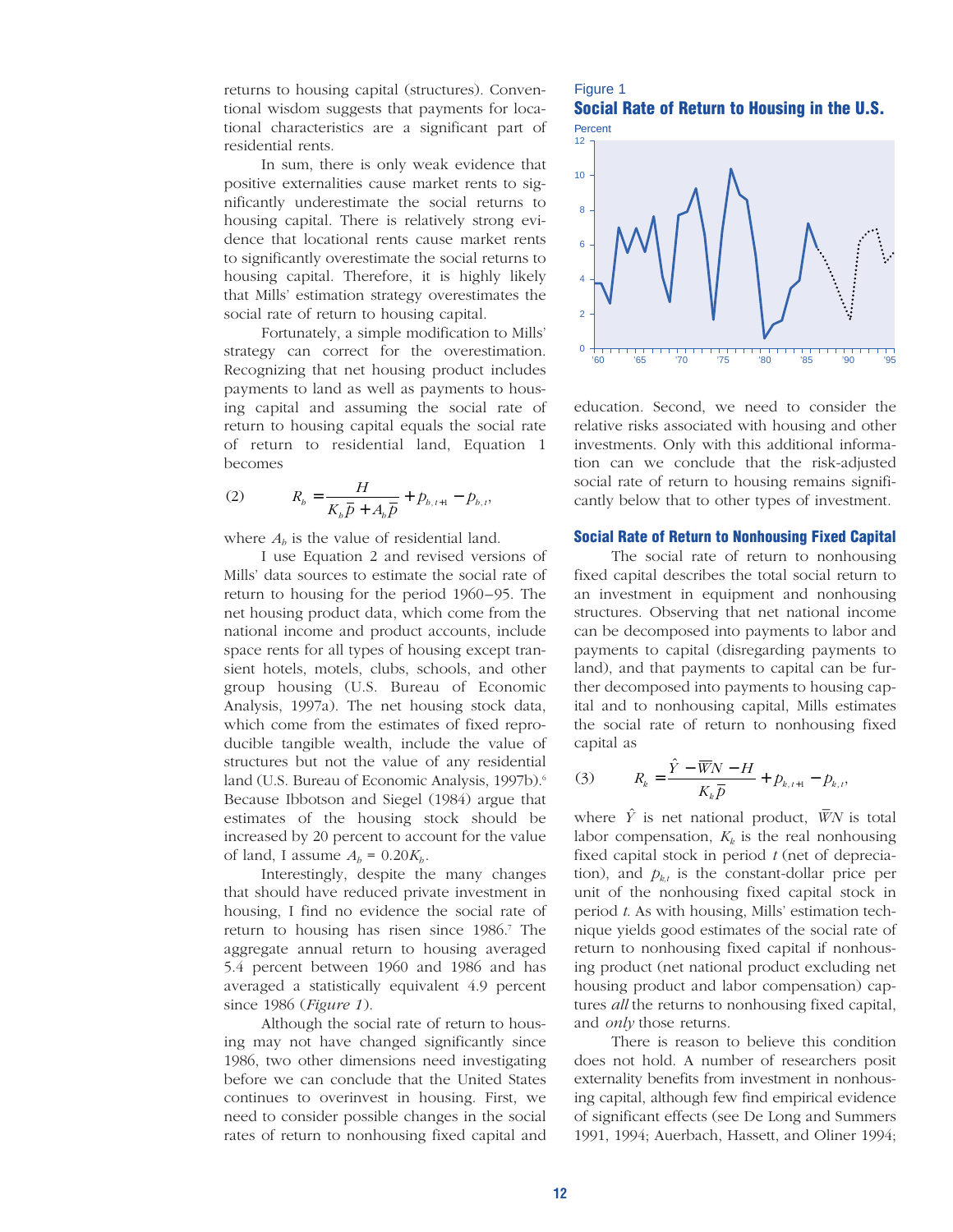and the discussion in Summers 1990). To the extent that there are externality benefits from investments in nonhousing fixed capital, the aggregate rate of return would understate the social rate of return.

Furthermore, nonhousing product undoubtedly exceeds the actual returns to nonhousing fixed capital. As with housing product, nonhousing product includes commercial rents that represent payments for locational as well as structural characteristics. Similarly, the agricultural and mining components of nonhousing product include returns to natural resources as well as industry capital. To the extent that nonhousing product includes returns to land rather than capital, the aggregate rate of return would overstate the social rate of return to nonhousing fixed capital.

More pervasively, Mills' measure of nonhousing product includes proprietors' income that largely reflects returns to the labor and entrepreneurial efforts of business owners. Unfortunately, the extent to which proprietors' income reflects labor compensation rather than returns to the private capital of proprietors is unknown.8 Aggregate returns to nonhousing fixed capital that include proprietors' income probably overstate the social rate of return, whereas aggregate returns excluding this income probably understate it.

Again, I modify Mills' analysis to estimate the social rate of return to nonhousing fixed capital. Assuming that the rate of return to nonresidential land is the same as that to nonhousing capital, Equation 3 becomes

(4) 
$$
R_{k} = \frac{\hat{Y} - \overline{W}N - H - (1 - \alpha)I}{K_{ke}\overline{p} + K_{ks}\overline{p} + A_{k}\overline{p}} + p_{k,t+1} - p_{k,t},
$$

where *I* is proprietors' income,  $\alpha$  is the fraction of proprietors' income that is a return to capital,  $A_k$  is the value of nonresidential land,  $K_{k\rho}$  is the value of nonhousing equipment,  $K_{ks}$  is the value of nonhousing structures, and  $K_{ke} + K_{ks} =$  $K_k$ . As with housing, I assume that  $A_k = 0.20K_{k_{\rm s}}$ . To bias the analysis against a finding of overinvestment in housing, I also assume that none of the proprietors' income represents a return to capital  $(\alpha = 0)$ .

Figure 2 compares the social rates of return to nonhousing fixed capital and housing. Clearly, between 1975 and 1995 the social rate of return to nonhousing fixed capital greatly exceeded the social rate of return to housing capital. At no time since 1975 has the rate of return to housing capital been within 5 percentage points of the rate of return to nonhousing fixed capital.

Furthermore, as is the case with housing, the aggregate social rate of return to nonhousing fixed capital has not changed significantly since 1986. The average since 1986 (12.99 percent) is statistically equivalent to the average from 1975 through 1986 (13.65 percent).

## Social Rate of Return to Education

The social rate of return to education describes the total benefit to society of an investment in human capital. The two methods commonly employed to estimate the rate of return to investment in education—the internal rate of return method and the earnings function method—yield similar estimates for the United States (Taylor 1994). However, the internal rate of return method is better suited to generating annual estimates. Therefore, as in McMahon (1991), the internal rate of return method is used here.

This method involves directly calculating the interest rate at which the present value of the expected social benefits from education equals the present value of the expected social costs. In general, economists use earnings differentials at age  $t(E_t)$  to measure the expected social benefits. Per pupil expenditures plus the opportunity cost of student time constitute the expected social costs  $(C_t)$ . Therefore, the social rate of return is the interest rate (*r*) that solves Equation 5,

(5) 
$$
\sum_{t=1}^{T-1} \frac{E_t}{(1+r)^t} = \sum_{t=1}^{T-1} \frac{C_t}{(1+r)^t},
$$

where  $T$  is age at retirement  $(65)$ .<sup>9</sup>

The internal rate of return to education is a good estimate of the social rate of return if wages reflect *all* the benefits to education, and

## Figure 2 Social Rates of Return to Housing and Nonhousing Fixed Capital

Percent

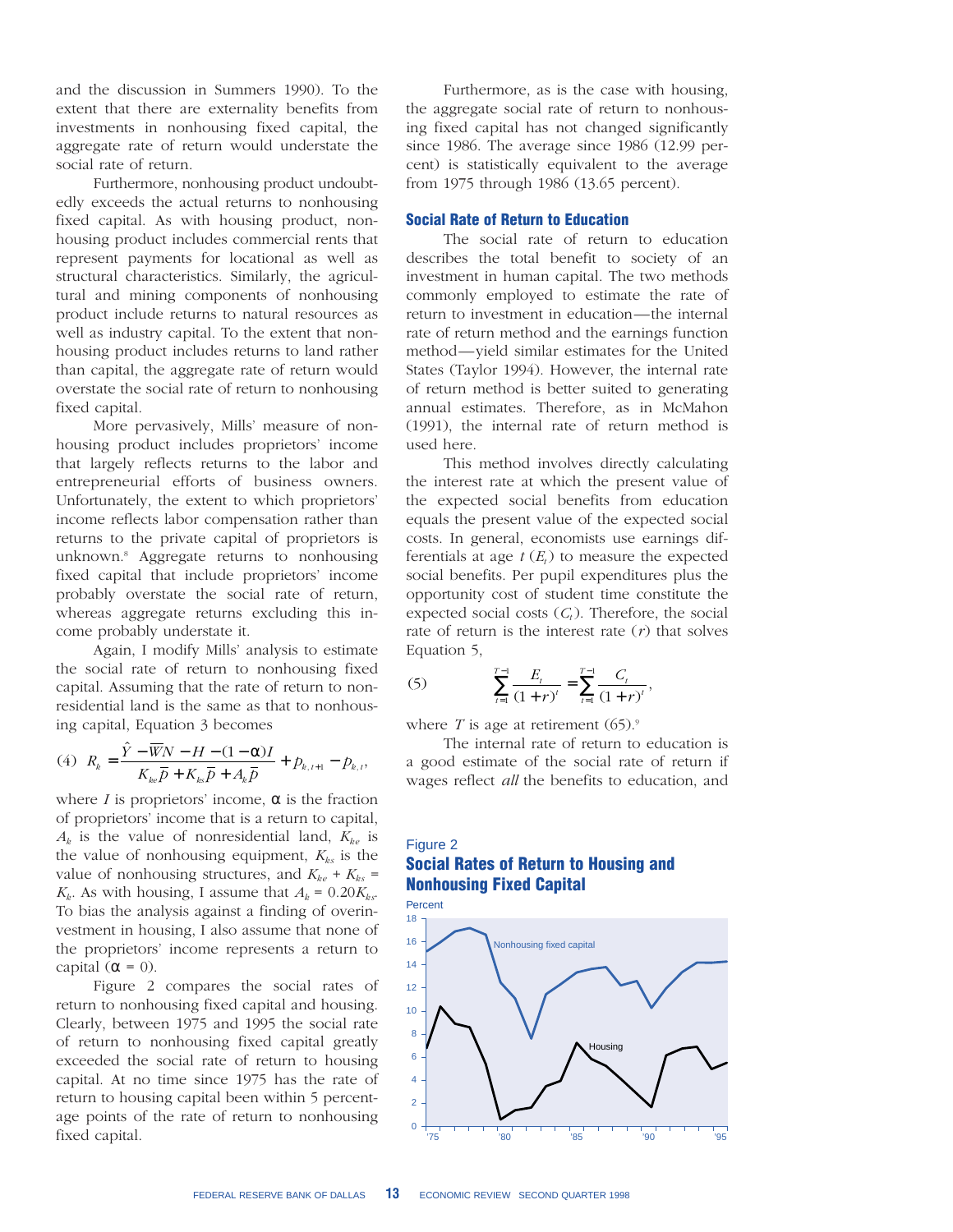# Table 1 Volatility of Rates of Return

|                           |                | <b>Nonhousing</b><br>fixed capital |                                 |                             |
|---------------------------|----------------|------------------------------------|---------------------------------|-----------------------------|
|                           | <b>Housing</b> | (excluding<br>proprietors' income) | <b>High school</b><br>education | <b>College</b><br>education |
| $1975 - 95$               |                |                                    |                                 |                             |
| Mean (percent)            | 5.31           | 13.37                              | 10.82                           | 8.50                        |
| Standard deviation        | 2.46           | 2.32                               | .88                             | .73                         |
| CV                        | 46.35          | 17.34                              | 8.14                            | 8.57                        |
| $1975 - 86$               |                |                                    |                                 |                             |
| Mean (percent)            | 5.35           | 13.65                              | 10.72                           | 8.12                        |
| <b>Standard deviation</b> | 3.19           | 2.87                               | .70                             | .72                         |
| CV                        | 59.60          | 21.02                              | 6.57                            | 8.90                        |
| $1987 - 95$               |                |                                    |                                 |                             |
| Mean (percent)            | 4.91           | 12.99                              | 10.96                           | 9.00                        |
| Standard deviation        | 1.76           | 1.35                               | 1.11                            | .32                         |
| CV                        | 35.89          | 10.40                              | 10.09                           | 3.61                        |

*only* the benefits to education. Researchers have identified a number of probable nonwage benefits to education (McMahon 1987a,b; Taylor 1992; and Behrman and Stacey 1997), but no consensus has developed about their magnitude. If there are significant nonwage benefits, the internal rate of return to education will underestimate the social rate of return. On the other hand, if the wage increases associated with more education reflect greater innate abilities in addition to school effects, the internal rate of return will overestimate.<sup>10</sup> Earnings function estimates, which can better control for innate student characteristics (but not for nonwage benefits), suggest that the internal rate of return method modestly overestimates the social rate of return.

I calculate the internal rate of return to high school and college education for U.S. males using data on annual expenditures per full-time-equivalent student in the United States (U.S. Department of Education 1996a,b) and data on average annual earnings according to education levels and age groups (U.S. Bureau of the Census, annuals  $1975 - 96$ ).<sup>11,12</sup>

As Figure 3 illustrates, the internal rate of return to high school exceeded that to college in the United States over the period 1975–95.13 The internal rates of return averaged 10.8 percent for a high school education and 8.5 percent for a college education. Furthermore, except for the high inflation period of 1975–78, both rates exceeded the social rate of return to housing.

Interestingly, while the internal rate of return to high school has remained statistically stable since 1975, the rate of return to college has been drifting upward. The internal rate of return to college averaged 8 percent from 1975

to 1986, but increased to an average of 9 percent from 1987 to 1995.<sup>14</sup> Relative to the rate of return to housing, however, the increase is insignificant.

## RISK ADJUSTMENTS

Risk-averse investors require that a risky investment earn a higher rate of return than a certain investment. The additional return, or risk premium, compensates them for the risk of holding the uncertain asset. Thus, to estimate the risk-adjusted rate of return to an investment, one subtracts the appropriate risk premium from the market rate of return. Similarly, to estimate the risk-adjusted social rate of return to an investment, one subtracts the appropriate risk premium from the social rate of return.

As a rough cut at the comparative risk premium for housing, Mills (1989) examines the volatility of aggregate returns. Because the coefficient of variation (CV) for housing greatly exceeds the CV for nonhousing fixed capital (*Table 1*), Mills concludes that the risk premium for housing should exceed that for nonhousing fixed capital.15 Applying the same logic, the risk premium for housing should also exceed the risk premiums for education.

By this criterion, the relative risk premium for housing has grown since 1986. The variances for a college education and nonhousing fixed capital have fallen significantly, while their mean returns have either increased (college) or remained unchanged (nonhousing fixed capital).16 Meanwhile, both the variances and the means for housing and high school education have remained unchanged.<sup>17</sup> Thus, investment in nonhousing fixed capital and college education

# Figure 3 Social Rates of Return to Education and Housing

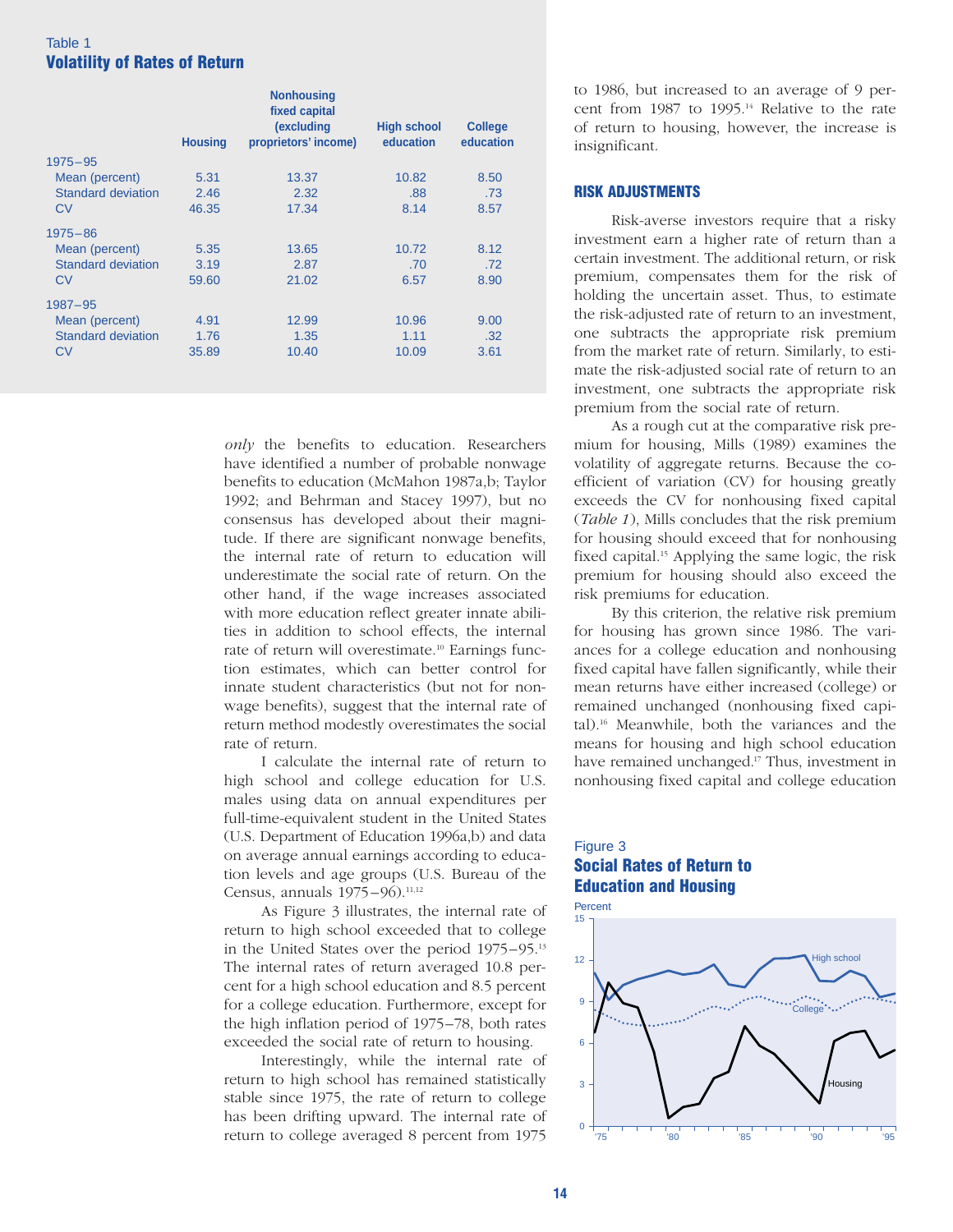appears to have become less risky, while investment in housing and high school education appears no less risky.

However, Mills' CV-based conclusions about the relative riskiness of housing investment are inconsistent with much of the relevant literature. Other researchers estimate that real estate risk is about half that of stocks (see the discussions in Chinloy 1992). Hendershott (1989) calculates that over the period 1946 – 82, the average ex post risk premium for housing was 40 percent of the average ex post risk premium for common stocks and only 25 percent of the average ex post risk premium for overthe-counter stocks. Chinloy's estimates of stock market betas imply that residential real estate is only 16 percent to 26 percent as risky as stocks (Chinloy 1991, 1992).<sup>18</sup>

In Mills' defense, stock market risk probably overstates the risk to investment in nonhousing fixed capital. Commercial real estate is a significant component of nonhousing fixed capital, and historically it has been less risky than equities. Furthermore, leverage makes equity returns more volatile than capital returns. Hendershott argues that "assuming no correlation between debt and equity returns and a one-third debt-to-capital ratio, a five-percentage-point change in capital value would translate into a seven-and-one-half change in equity value."19 On the other hand, equity risk premiums decline as firm size increases (Campbell 1996), and small firms tend to be underrepresented in the data used to estimate stock market risk.

If housing commands a smaller risk premium than other types of investment, one cannot know whether the risk-adjusted social rate of return to housing is lower than that to other investments without estimating the magnitude of those risk premiums. To stack the deck in favor of housing, I use the equity premium to measure the risk premium for nonhousing fixed capital and 16 percent of the equity premium to measure the risk premium for housing capital. Estimates of the risk premium for education come directly from the education literature.

The equity premium is the difference between the rate of return on a portfolio of stocks and the rate of return on a benchmark U.S. Treasury instrument like the one-month Treasury bill (for example, Campbell 1996) or the five-year Treasury bond (for example, Blanchard 1993). Campbell (1996) calculates that the annualized equity premium averaged between 5 and 7 percentage points over the period 1952 –90. Blanchard (1993) argues that the expected equity premium peaked at well

# Figure 4 Risk-Adjusted Social Rates with a 6 Percentage Point Equity Premium



over 10 percentage points in the late 1940s and—except for a run-up coinciding with the high-inflation periods of the late 1970s—generally declined until the mid-1980s. By Blanchard's estimation, the equity premium was less than 6 percentage points during the latter half of the 1970s, turned negative during much of the 1980s, and ranged between 2 and 3 percentage points in the early 1990s.<sup>20</sup>

Given the social rate of return estimates in Figure 2 and assuming that the risk premium for housing is 16 percent of the equity premium, any equity premium of less than 8 percentage points implies that the average risk-adjusted social rate of return to housing was less than the average risk-adjusted social rate of return to nonhousing fixed capital over the period 1975 –95. Assuming an equity premium of 6 percentage points (the midpoint of Campbell's range and the upper bound on Blanchard's estimates for 1975–95), the risk-adjusted social rate of return to nonhousing fixed capital has averaged more than 75 percent higher than that to housing capital since  $1975$  (*Figure 4*).<sup>21</sup> Assuming a smaller equity premium, or a larger stock market beta for housing, would increase this ratio. While one could argue that the equity premium has either widened or narrowed since 1987 (depending on the point of reference), the evidence clearly suggests that the risk-adjusted social rate of return to nonhousing fixed capital continues to greatly exceed that to housing.

The evidence also suggests that the riskadjusted social rate of return to a high school education exceeds that to housing. Groot and Oosterbeek (1992) estimate that the educational risk premium for U.S. males is less than 2 percentage points. Campbell's (1996) analysis implies an educational risk premium of 2.4 per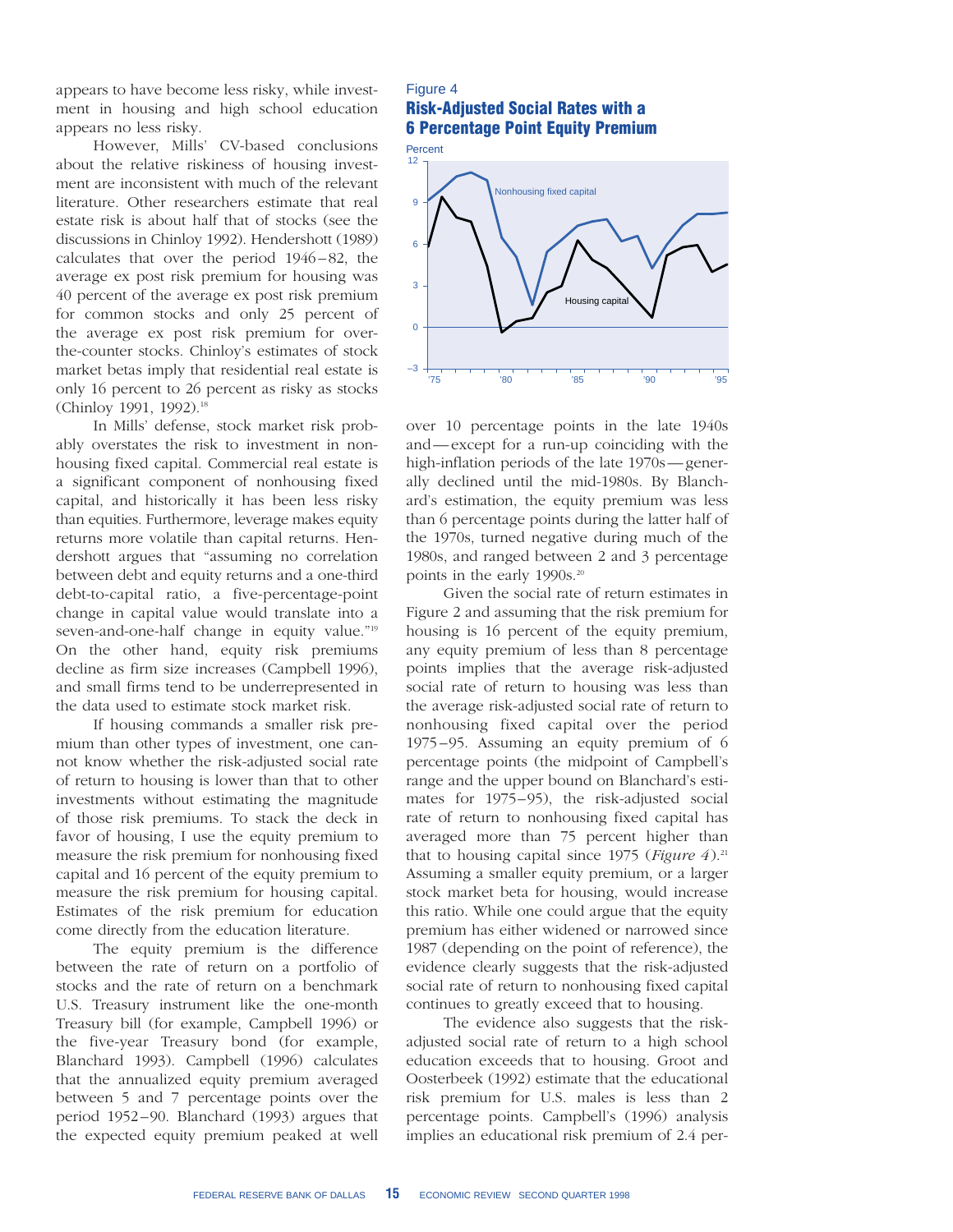centage points.22 Low and Ormiston's (1991) preferred specification for risk aversion implies an educational risk premium for males of 3.5 percentage points. Assuming the residential risk premium is 1 percentage point (an assumption consistent with an equity premium of 6 percentage points and a housing premium equal to 16 percent of the equity premium), an educational risk premium of less than 5.25 percentage points implies the risk-adjusted social rate of return to a high school education is significantly greater than that to housing. Of course, if the residential risk premium exceeds 1 percentage point, then the case for relative overinvestment in housing is even stronger.

By contrast, the evidence suggests that the risk-adjusted social rates of return to a college education and housing may be similar. Again assuming that the residential risk premium is 1 percentage point, an educational risk premium less than or equal to 3 percentage points implies the risk-adjusted social rate of return to housing is lower than that to college. An educational risk premium between 3 and 5.5 percentage points implies that housing and college earn equivalent risk-adjusted social rates of return, while an educational risk premium above 5.5 percentage points implies that housing earns a higher risk-adjusted social rate of return than does a college education.<sup>23</sup> Thus plausible estimates of the educational risk premium give conflicting signals, and any conclusion about the relative, risk-adjusted rates of return to college and housing depends strongly on the assumptions about the educational (and residential) risk premiums.

#### CONCLUSIONS AND POLICY IMPLICATIONS

The evidence for the period 1975–95 indicates that the risk-adjusted social rate of return to housing is comparable to the risk-adjusted social rate of return to a college education, and is significantly lower than the risk-adjusted social rates of return to nonhousing fixed capital and to a high school education. Furthermore, despite major changes in the tax treatment of investment and the inflationary environment, there is no evidence the differential between housing and other types of investment has narrowed since 1986. Therefore, one is led to the conclusion that the United States continues to overinvest in housing.

Of course, it could be argued that the evidence does not capture all of the externality benefits of investments in housing, nonhousing fixed capital, and education. If the unmeasured

benefits of housing investment are large enough relative to the unmeasured benefits of other types of investment, the amount of U.S. investment in housing might be allocatively efficient. However, the unmeasured benefits to housing would have to nearly equal its measured benefits before one could reach such a conclusion. Assuming the unmeasured benefits to nonhousing fixed capital are negligible, the unmeasured benefit to housing investment would have to top \$220 billion per year (or \$300 per month for each owner-occupied home) to support the current allocation of resources.

Absent such large unmeasured benefits from investment in housing, the evidence suggests the U.S. economy could grow faster if society shifted more of its resources away from housing and into high school education and, especially, nonhousing fixed capital. Therefore, given that the government has other mechanisms through which it can redistribute income to achieve its equity goals, policies that encourage such a shift would be socially desirable. Possible candidates for such reform would include the inflation indexing of nonhousing capital gains or the expansion of investment tax credits. Policies that reduce the favorable tax treatment of housing could also enhance social welfare by making these lower return investments less attractive. Conversely, policies that increase the relative attractiveness of investments in housing could reduce social welfare by inducing investors to shift resources away from nonhousing fixed capital.

## NOTES

Thanks to Steve Brown, Steve Prowse, and Mine Yücel for helpful discussions, and to Victor Rozenblits for research assistance.

- Other researchers have followed alternative routes to the same conclusions. See, for example, Hendershott (1987); Mills (1987); Rosen (1985); or Alm, Follain, and Beeman (1985).
- <sup>2</sup> Because estimates of gross stocks of fixed capital are no longer available, I cannot extend Mills' analysis of gross rates of return.
- <sup>3</sup> Positive externalities are social benefits that do not accrue to the participants in a market transaction.
- Green and White consider and reject the possibility that these results arise from selection bias.
- <sup>5</sup> Green and White also do not consider the costs associated with continuation in school.
- <sup>6</sup> These data incorporate improved estimates of depreciation and as such are not as vulnerable to criticism as the estimates Mills (1989) uses. While the earlier estimates of the net capital stock presume straight-line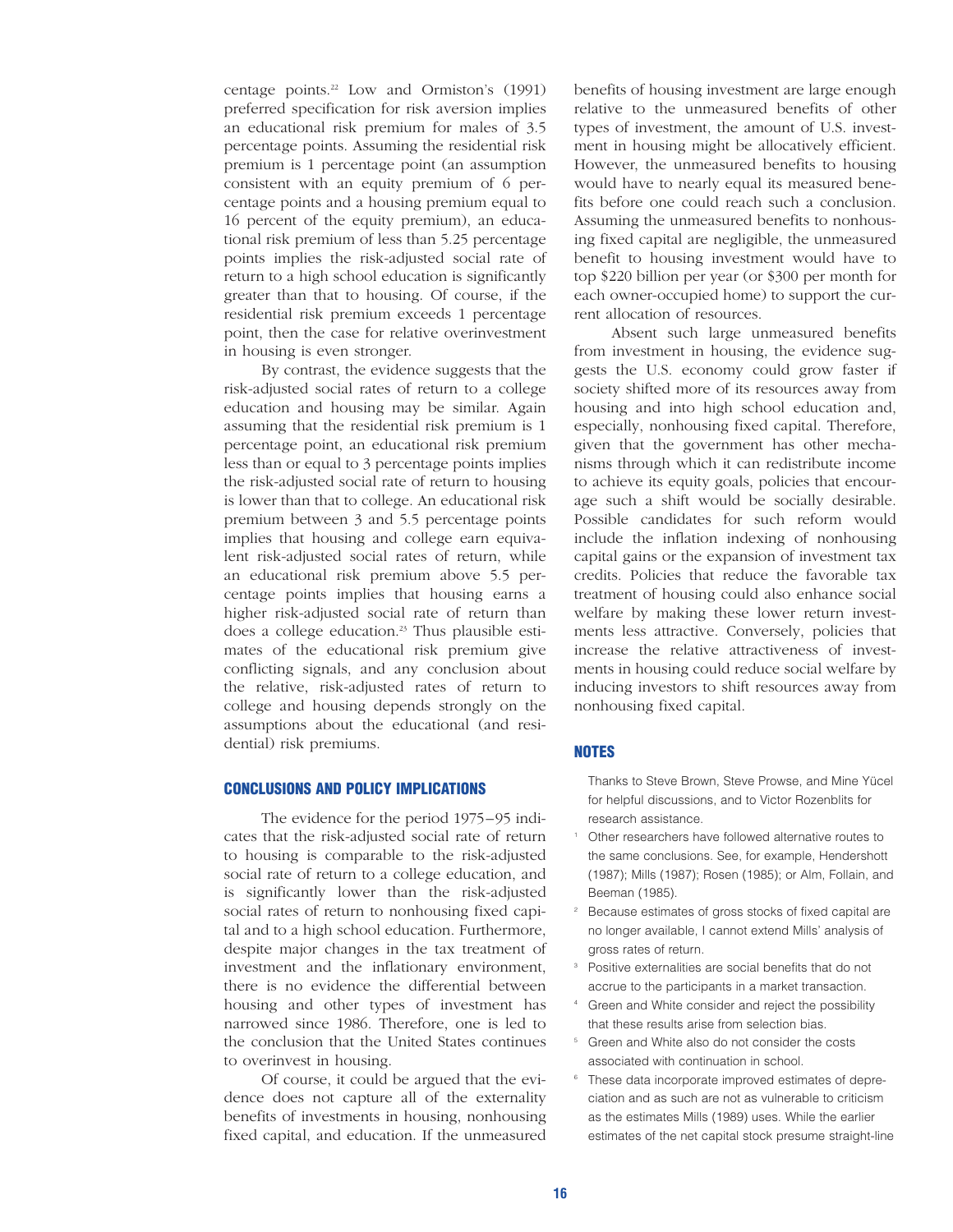depreciation, the estimates I use presume a geometric pattern of depreciation (for a discussion of the new depreciation estimates, see Katz and Herman 1997). Compared with the estimates available to Mills, these data show much slower depreciation of structures and thus much larger estimates of the net capital stock.

- This conclusion is consistent with Follain, Leavens, and Velz (1993), who also find no evidence that tax reform had reduced the returns to rental housing.
- Summers attributes two-thirds of proprietors' income to labor rather than capital when calculating social returns to capital (Summers 1990, 118).
- For a further discussion, see McMahon (1991).
- <sup>10</sup> For a further discussion of potential biases in estimates of the rate of return to education, see Weale (1993).
- <sup>11</sup> For a more complete discussion of the data and methodology, see Taylor (1994).
- <sup>12</sup> The use of such aggregate data undoubtedly introduces measurement error. It is used here for consistency with McMahon's analysis comparing the returns to housing and education prior to 1986. Cohn and Hughes (1994) find that, at the college level, controlling for individual characteristics and self-selection biases leads to substantially higher estimates of the internal rate of return to education.
- <sup>13</sup> I reject the hypothesis that the means are equal at the 1 percent level.
- <sup>14</sup> The difference in means is significant at the 1 percent level.
- <sup>15</sup> The coefficient of variation is the standard deviation divided by the mean (and multiplied by 100 for ease of exposition).
- <sup>16</sup> The hypothesis that the variances are equal across the two periods is rejected at the 5 percent level.
- <sup>17</sup> The hypothesis that the variances are equal across the two periods is not rejected at the 10 percent level.
- 18 Although Ibbotson and Siegel (1984) found evidence of substantial non-beta risk to U.S. real estate over the period 1947– 82, Chinloy's estimation results are mixed. His study of the California real estate market between 1979 and 1989 suggests potentially significant non-beta risk, but his study of the San Francisco market between 1976 and 1986 finds no such effect.
- <sup>19</sup> Hendershott (1989, 215).
- <sup>20</sup> Blanchard (1993, 97).
- <sup>21</sup> Assuming that the equity premium is 6 percentage points and the residential risk premium is 16 percent of the equity premium, the hypothesis that the means of the two risk-adjusted rates of return are equal is rejected at the 1 percent level.
- $22$  The risk premium for human capital is calculated from Campbell's annual data assuming that the coefficient of relative risk aversion is 5.3 and the ratio of human wealth to total wealth is 0.66. My thanks to John Campbell for his assistance with these calculations.
- <sup>23</sup> Assuming a 6 percentage point equity premium, any of

these plausible estimates of the educational risk premium imply that the risk-adjusted social rate of return to college is significantly below the risk-adjusted social rate of return to either nonhousing fixed capital or high school.

#### **REFERENCES**

Alm, James, James R. Follain, and Mary Anne Beeman (1985), "Tax Expenditures and Other Programs to Stimulate Housing: Do We Need More?" Journal of Urban Economics 18 (September): 180–95.

Auerbach, Alan J. (1983), "Corporate Taxation in the United States," Brookings Papers on Economic Activity, Issue 2, 451–505.

Auerbach, Alan J., Kevin A. Hassett, and Stephen D. Oliner (1994), "Reassessing the Social Returns to Equipment Investment," Quarterly Journal of Economics 109 (August): 789–802.

Behrman, Jere R., and Nevzer Stacey, eds. (1997), The Social Benefits of Education (Ann Arbor, Mich.: University of Michigan Press).

Blanchard, Olivier J. (1993), "Movements in the Equity Premium," Brookings Papers on Economic Activity, Issue 2, 75–118.

Campbell, John Y. (1996), "Understanding Risk and Return," Journal of Political Economy 104 (April): 298–345.

Chinloy, Peter (1991), "Risk and the User Cost of Housing Services," AREUEA Journal 19 (Winter): 516–31.

- (1992), "Returns to Holding Housing," Journal of Housing Economics 2 (December): 310–23.

Cohn, Elchanan, and Woodrow W. Hughes, Jr. (1994), "A Benefit-Cost Analysis of Investment in College Education in the United States: 1969–1985," Economics of Education Review 13 (June): 109–23.

De Long, J. Bradford, and Lawrence H. Summers (1991), "Equipment Investment and Economic Growth," Quarterly Journal of Economics 106 (May): 445–502.

 $-$  (1994), "Equipment Investment and Economic Growth: Reply," Quarterly Journal of Economics 109 (August): 803–7.

Follain, James R., Patric H. Hendershott, and David C. Ling (1987), "Understanding the Real Estate Provisions of Tax Reform: Motivation and Impact," National Tax Journal 40 (September): 363–72.